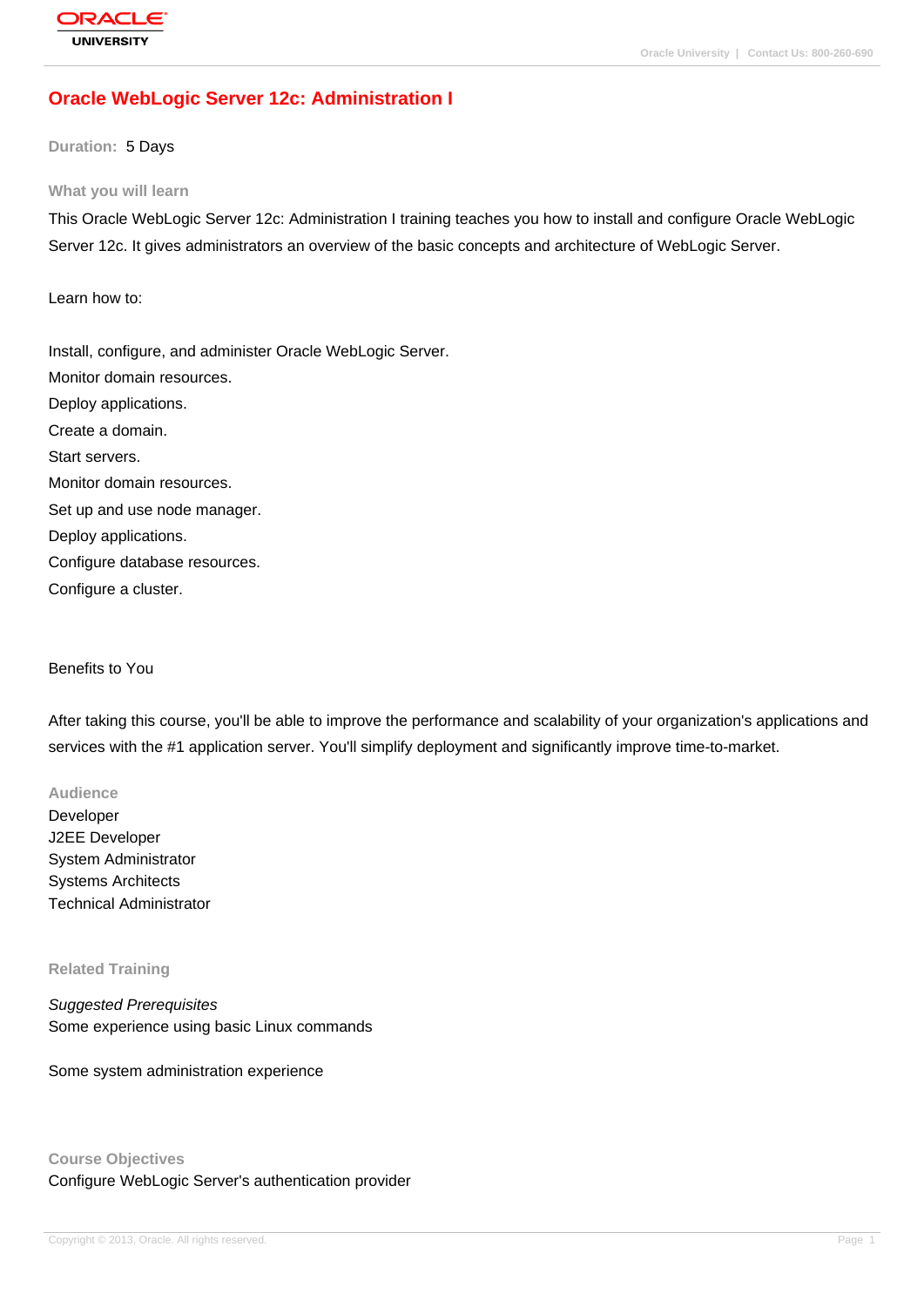Deploy applications to WebLogic Server

Backup and restore a WebLogic Server domain

Create a WebLogic Server domain

Configure and monitor WebLogic Server

Configure WebLogic Server database resources

Create and configure a WebLogic Server cluster

Install WebLogic Server 12c

### **Course Topics**

### **WebLogic Server Overview**

WebLogic Server Architecture Application Services Administration Tools Java Cloud Service

### **Installing and Patching WebLogic Server**

Installing WebLogic Server Patching WebLogic Server Zero Downtime Patching

### **Creating Domains**

Domain Planning Domain Modes Domain Creation Tools Domain Templates Using the Configuration Wizard Multitenancy concepts

### **Starting Servers**

Server Lifecycle Starting and Stopping Servers Domain scripts Customizing Domain Scripts Restarting Failed Servers

## **Using the Administration Console**

Using the Administration Console for Configuration Change Management Architecture Creating and Modifying Managed Servers Enterprise Manager Cloud Control

# **Configuring JDBC**

JDBC Review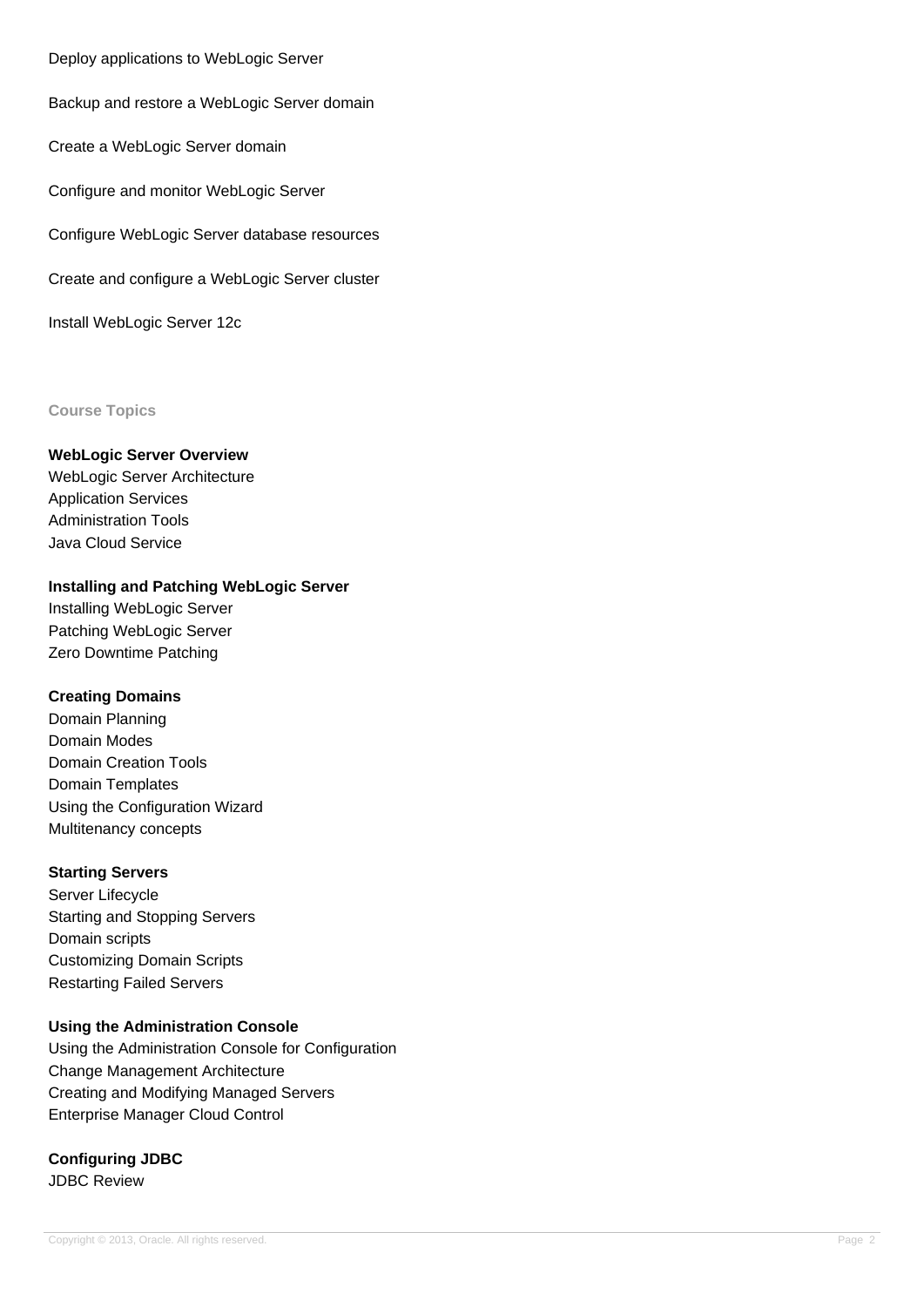Datasource Types Configuring a JDBC Data Source JDBC and RAC Connection Pools

### **Monitoring a Domain**

Working with WebLogic Server Logs Monitoring WebLogic Server JMX, MBeans and Monitoring Monitoring Dashboards

### **Node Manager**

Node Manager Concepts Configuring and Using Node Manager Node Manager Setup Tasks Node Manager and Scripting Node Manager Best Practices

## **Deploying Applications**

Deployment Overview and Lifecycle Deployment Descriptor Concepts WebLogic Deployment Tools Deploying an Application Load Testing an Application

## **Network Channels and Virtual Hosts**

Configuring a Network Channel Configuring the Admin Port Creating a Virtual Host

## **Clusters: Overview, Create, & Config**

Clustering Review Configuring a Cluster Configuring a Dynamic Cluster

## **Clusters: Proxies & Sessions**

Web-tier and Cluster Proxies Oracle Traffic Director and Oracle HTTP Server Configuring a Cluster Proxy Configuring Replication Groups

# **Clusters: Communication, Planning & Troubleshooting**

Cluster Communication Concepts Multicast and Unicast Replication Channels Scaling and Troubleshooting Clusters

# **Transactions**

Transaction Overview Configuring Transaction Persistence Transaction Logs Transactions and Persistent Stores